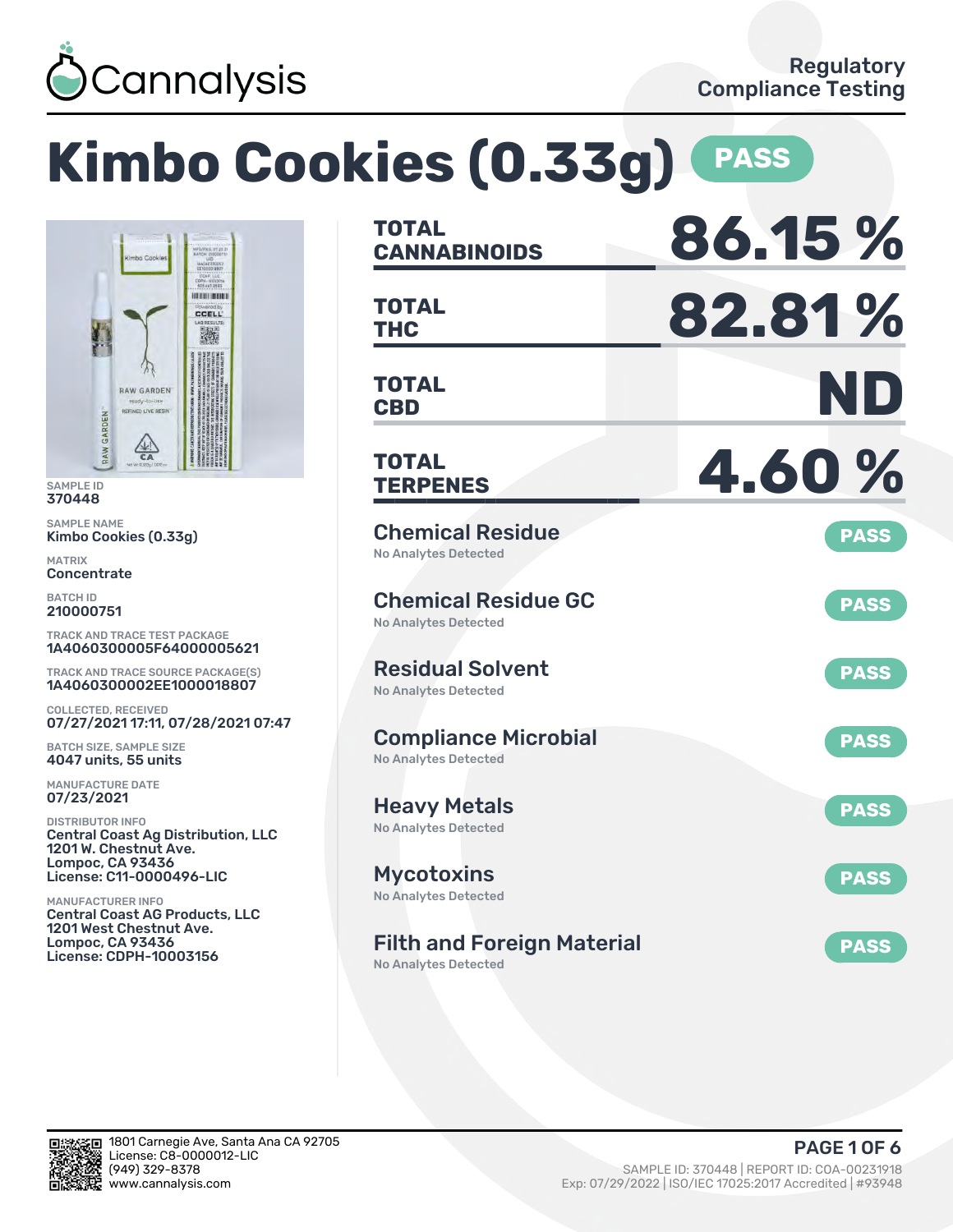

# CANNABINOID ANALYSIS

Total THC,CBD value(s) have been decarboxylated.

| TOTAL THC:          | 828.1 mg/g (82.81%), 273.27 mg per package |
|---------------------|--------------------------------------------|
| TOTAL CBD:          | ND.                                        |
| TOTAL CANNABINOIDS: | 861.5 mg/g (86.15 %)                       |

UNIT OF MEASUREMENT:

| Milligrams per Gram(mg/g) |  |  |
|---------------------------|--|--|
|                           |  |  |

| <b>ANALYTE</b>         | <b>RESULT</b>         | LOD    | <b>LLOO</b> | <b>ANALYTE</b>   | <b>RESULT</b>        | <b>LOD</b> | <b>LLOO</b> |
|------------------------|-----------------------|--------|-------------|------------------|----------------------|------------|-------------|
| THCa                   | ND                    | 0.2000 | 0.4000      | CBD <sub>v</sub> | ND                   | 0.2000     | 0.4000      |
| D9THC                  | 828.1 mg/g (82.81%)   | 0.2000 | 0.4000      | CBGa             | <b>ND</b>            | 0.2000     | 0.4000      |
| D8THC                  | ND                    | 0.2000 | 0.4000      | CBG              | 29.88 mg/g (2.988 %) | 0.2000     | 0.4000      |
| <b>THC<sub>v</sub></b> | 3.530 mg/g (0.3530 %) | 0.2000 | 0.4000      | <b>CBN</b>       | <b>ND</b>            | 0.2000     | 0.4000      |
| CBDa                   | ND                    | 0.2000 | 0.4000      | <b>CBC</b>       | <b>ND</b>            | 0.2000     | 0.4000      |
| <b>CBD</b>             | ND                    | 0.2000 | 0.4000      |                  |                      |            |             |
|                        |                       |        |             |                  |                      |            |             |

#### ADDITIONAL INFORMATION

| Method:              | SOP-TECH-001 | Sample Prepped: 07/28/2021 17:50  | Sample Approved: 07/29/2021 11:56  |  |
|----------------------|--------------|-----------------------------------|------------------------------------|--|
| Instrument: UPLC-DAD |              | Sample Analyzed: 07/28/2021 18:18 | Prep-Analytical Batch: 31416-25549 |  |



### TERPENE ANALYSIS

UNIT OF MEASUREMENT: Milligrams per Gram(mg/g)

| TUTAL TENTERS. |  |  |
|----------------|--|--|
|                |  |  |
|                |  |  |
|                |  |  |

TOTAL TERPENES: 46.07 mg/g (4.607 %)

| <b>ANALYTE</b>          | <b>RESULT</b>                                                                                                                             | <b>LOD</b> | <b>LLOQ</b> | <b>ANALYTE</b>                                                                  | <b>RESULT</b>                                       | <b>LOD</b> | <b>LLOQ</b> |
|-------------------------|-------------------------------------------------------------------------------------------------------------------------------------------|------------|-------------|---------------------------------------------------------------------------------|-----------------------------------------------------|------------|-------------|
| 3-Carene                | <b>ND</b>                                                                                                                                 | 1.000      | 2.500       | Alpha bisabolol                                                                 | <b>ND</b>                                           | 0.1000     | 0.5000      |
| Alpha cedrene           | <b>ND</b>                                                                                                                                 | 1.000      | 2.500       | Alpha humulene                                                                  | 1.238 mg/g $(0.1238\%)$                             | 0.5000     | 1.000       |
| Alpha pinene            | 3.283 mg/g (0.3283 %)                                                                                                                     | 0.1000     | 1.000       | Alpha terpinene                                                                 | <b>ND</b>                                           | 0.5000     | 1.000       |
| Alpha terpineol         | <lloq< td=""><td>0.3260</td><td>0.6520</td><td>Beta caryophyllene</td><td>5.010 mg/g (0.5010 %)</td><td>0.5000</td><td>1.000</td></lloq<> | 0.3260     | 0.6520      | Beta caryophyllene                                                              | 5.010 mg/g (0.5010 %)                               | 0.5000     | 1.000       |
| Beta myrcene            | 7.151 mg/g (0.7151 %)                                                                                                                     | 0.5000     | 1.000       | Beta pinene                                                                     | 3.145 mg/g (0.3145 %)                               | 0.6070     | 1.214       |
| Borneol                 | <b>ND</b>                                                                                                                                 | 1.000      | 2.500       | Camphene                                                                        | <b>ND</b>                                           | 0.5000     | 1.000       |
| Camphor                 | <b>ND</b>                                                                                                                                 | 0.1000     | 0.5000      | Caryophyllene oxide <lloq< td=""><td></td><td>0.5000</td><td>2.500</td></lloq<> |                                                     | 0.5000     | 2.500       |
| Cedrol                  | <b>ND</b>                                                                                                                                 | 0.5000     | 1.000       | Cis geraniol                                                                    | <b>ND</b>                                           | 1.000      | 2.500       |
| Cis nerolidol           | <b>ND</b>                                                                                                                                 | 2.500      | 5.000       | Eucalyptol                                                                      | <b>ND</b>                                           | 0.1000     | 0.5000      |
| Fenchol                 | 1.211 mg/g $(0.1211\%)$                                                                                                                   | 0.5000     | 1.000       | Fenchone                                                                        | <lloq< td=""><td>0.1000</td><td>0.5000</td></lloq<> | 0.1000     | 0.5000      |
| Gamma terpinene         | <b>ND</b>                                                                                                                                 | 0.1000     | 0.5000      | Gamma terpineol                                                                 | <b>ND</b>                                           | 0.2090     | 0.5230      |
| Geranyl acetate         | <b>ND</b>                                                                                                                                 | 0.1000     | 0.5000      | Guaiol                                                                          | <b>ND</b>                                           | 2.500      | 5.000       |
| Isoborneol              | <b>ND</b>                                                                                                                                 | 0.5000     | 1.000       | Isopulegol                                                                      | <b>ND</b>                                           | 2.500      | 5.000       |
| Limonene                | 19.29 mg/g (1.929 %)                                                                                                                      | 0.5000     | 2.500       | Linalool                                                                        | 2.006 mg/g $(0.2006\%)$                             | 0.5000     | 1.000       |
| Menthol                 | <b>ND</b>                                                                                                                                 | 1.000      | 2.500       | Ocimene 1                                                                       | <lloq< td=""><td>0.1550</td><td>0.3100</td></lloq<> | 0.1550     | 0.3100      |
| Ocimene 2               | 3.731 mg/g (0.3731 %)                                                                                                                     | 0.3450     | 1.725       | P-cymene                                                                        | <b>ND</b>                                           | 0.5230     | 1.045       |
| P-mentha-1.5-diene ND   |                                                                                                                                           | 0.5000     | 1.000       | Pulegone                                                                        | <b>ND</b>                                           | 0.1000     | 0.5000      |
| Sabinene                | <b>ND</b>                                                                                                                                 | 0.5000     | 1.000       | Terpinolene                                                                     | <lloq< td=""><td>0.1000</td><td>0.5000</td></lloq<> | 0.1000     | 0.5000      |
| Trans beta farnesene ND |                                                                                                                                           | 2.500      | 5.000       | Trans geraniol                                                                  | <b>ND</b>                                           | 0.5000     | 2.500       |
| Trans nerolidol         | <b>ND</b>                                                                                                                                 | 0.5000     | 2.500       | Valencene                                                                       | <b>ND</b>                                           | 0.5000     | 1.000       |

| <b>NALYTE</b>                                                                   | <b>RESULT</b>                                       | LOD    | LLOQ   |
|---------------------------------------------------------------------------------|-----------------------------------------------------|--------|--------|
| Alpha bisabolol                                                                 | ND.                                                 | 0.1000 | 0.5000 |
| Alpha humulene                                                                  | 1.238 mg/g $(0.1238\%)$                             | 0.5000 | 1.000  |
| Alpha terpinene                                                                 | <b>ND</b>                                           | 0.5000 | 1.000  |
| Beta caryophyllene                                                              | 5.010 mg/g $(0.5010 \%)$                            | 0.5000 | 1.000  |
| Beta pinene                                                                     | 3.145 mg/g (0.3145 %)                               | 0.6070 | 1.214  |
| Camphene                                                                        | <b>ND</b>                                           | 0.5000 | 1.000  |
| Caryophyllene oxide <lloq< td=""><td></td><td>0.5000</td><td>2.500</td></lloq<> |                                                     | 0.5000 | 2.500  |
| Cis geraniol                                                                    | <b>ND</b>                                           | 1.000  | 2.500  |
| Eucalyptol                                                                      | <b>ND</b>                                           | 0.1000 | 0.5000 |
| Fenchone                                                                        | <lloq< td=""><td>0.1000</td><td>0.5000</td></lloq<> | 0.1000 | 0.5000 |
| Gamma terpineol                                                                 | <b>ND</b>                                           | 0.2090 | 0.5230 |
| Guaiol                                                                          | <b>ND</b>                                           | 2.500  | 5.000  |
| sopulegol                                                                       | <b>ND</b>                                           | 2.500  | 5.000  |
| Linalool                                                                        | 2.006 mg/g $(0.2006\%)$                             | 0.5000 | 1.000  |
| Ocimene 1                                                                       | <lloo< td=""><td>0.1550</td><td>0.3100</td></lloo<> | 0.1550 | 0.3100 |
| P-cymene                                                                        | <b>ND</b>                                           | 0.5230 | 1.045  |
| Pulegone                                                                        | <b>ND</b>                                           | 0.1000 | 0.5000 |
| Terpinolene                                                                     | <lloq< td=""><td>0.1000</td><td>0.5000</td></lloq<> | 0.1000 | 0.5000 |
| Trans geraniol                                                                  | <b>ND</b>                                           | 0.5000 | 2.500  |
| Valencene                                                                       | <b>ND</b>                                           | 0.5000 | 1.000  |



PAGE 2 OF 6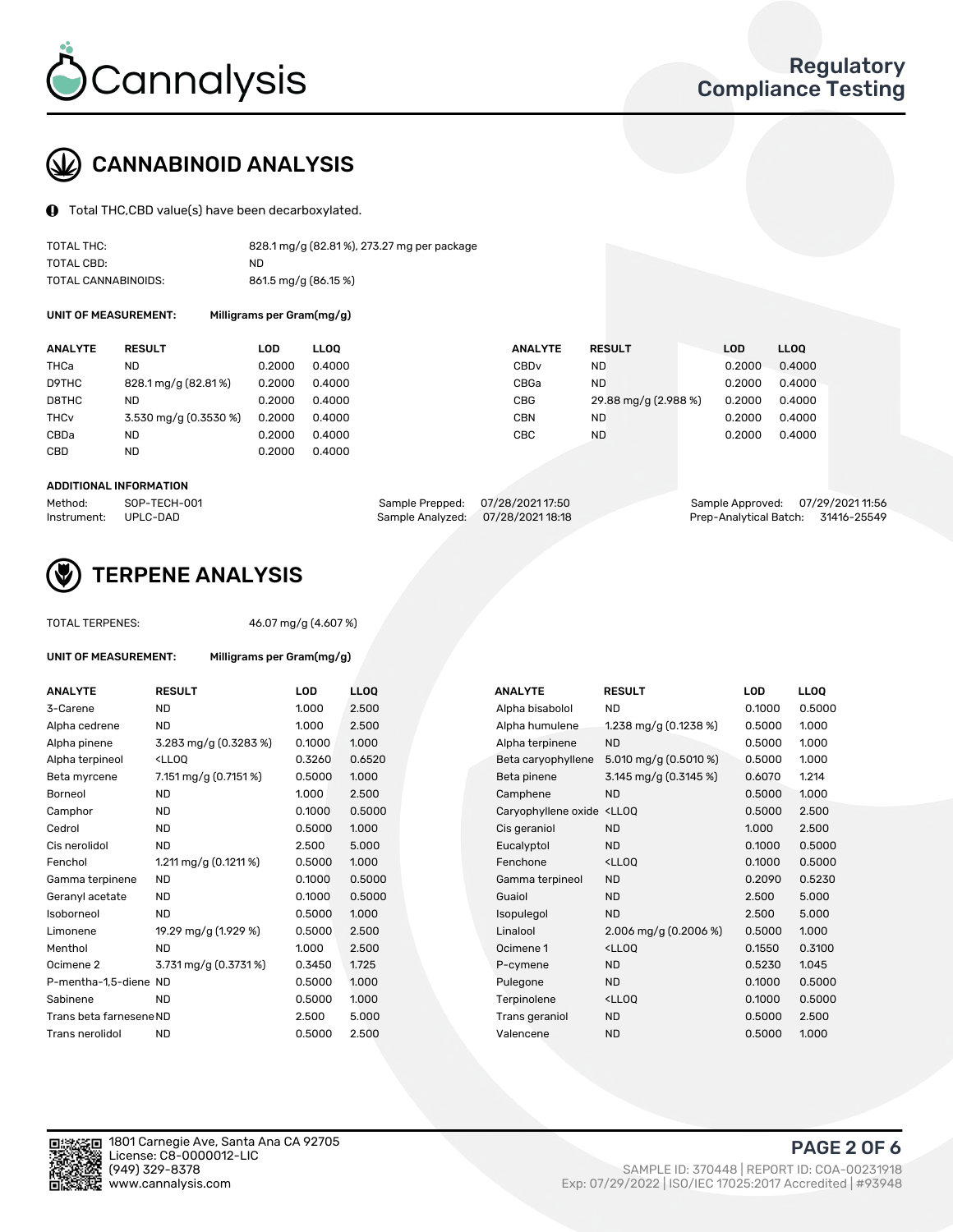

### Regulatory Compliance Testing

#### ADDITIONAL INFORMATION

Method: SOP-TECH-027 Sample Prepped: 07/28/2021 14:50 Sample Approved: 07/29/2021 17:25 Prep-Analytical Batch: 31407-25532



CHEMICAL RESIDUE ANALYSIS PASS

UNIT OF MEASUREMENT: Micrograms per Gram(ug/g)

| <b>ANALYTE</b>    | <b>RESULT</b> | LOD    | LL <sub>OO</sub> | <b>ACTION LEVEL</b> |      | <b>ANALYTE</b>      | <b>RESULT</b> | LOD    | <b>LLOQ</b> | <b>ACTION LEVEL</b> |      |
|-------------------|---------------|--------|------------------|---------------------|------|---------------------|---------------|--------|-------------|---------------------|------|
| Abamectin         | <b>ND</b>     | 0.0200 | 0.0400           | 0.1000              | Pass | Acephate            | <b>ND</b>     | 0.0200 | 0.0400      | 0.1000              | Pass |
| Acequinocyl       | <b>ND</b>     | 0.0200 | 0.0400           | 0.1000              | Pass | Acetamiprid         | <b>ND</b>     | 0.0200 | 0.0400      | 0.1000              | Pass |
| Aldicarb          | <b>ND</b>     | 0.0200 | 0.0400           | 0.0                 | Pass | Azoxystrobin        | <b>ND</b>     | 0.0200 | 0.0400      | 0.1000              | Pass |
| Bifenazate        | <b>ND</b>     | 0.0200 | 0.0400           | 0.1000              | Pass | <b>Bifenthrin</b>   | <b>ND</b>     | 0.0200 | 0.0400      | 3.000               | Pass |
| <b>Boscalid</b>   | <b>ND</b>     | 0.0200 | 0.0400           | 0.1000              | Pass | Carbaryl            | <b>ND</b>     | 0.0200 | 0.0400      | 0.5000              | Pass |
| Carbofuran        | <b>ND</b>     | 0.0200 | 0.0400           | 0.0                 | Pass | Chlorantraniliprole | <b>ND</b>     | 0.0200 | 0.0400      | 10.00               | Pass |
| Clofentezine      | <b>ND</b>     | 0.0200 | 0.0400           | 0.1000              | Pass | Coumaphos           | <b>ND</b>     | 0.0200 | 0.0400      | 0.0                 | Pass |
| Cyfluthrin        | <b>ND</b>     | 0.4000 | 1.000            | 2.000               | Pass | Cypermethrin        | <b>ND</b>     | 0.4000 | 1.000       | 1.000               | Pass |
| Daminozide        | <b>ND</b>     | 0.0200 | 0.0400           | 0.0                 | Pass | Diazinon            | <b>ND</b>     | 0.0200 | 0.0400      | 0.1000              | Pass |
| <b>Dichlorvos</b> | <b>ND</b>     | 0.0200 | 0.0400           | 0.0                 | Pass | Dimethoate          | <b>ND</b>     | 0.0200 | 0.0400      | 0.0                 | Pass |
| Dimethomorph      | <b>ND</b>     | 0.0200 | 0.0400           | 2.000               | Pass | Ethoprophos         | <b>ND</b>     | 0.0200 | 0.0400      | 0.0                 | Pass |
| Etofenprox        | <b>ND</b>     | 0.0200 | 0.0400           | 0.0                 | Pass | Etoxazole           | <b>ND</b>     | 0.0200 | 0.0400      | 0.1000              | Pass |
| Fenhexamid        | <b>ND</b>     | 0.0200 | 0.0400           | 0.1000              | Pass | Fenoxycarb          | <b>ND</b>     | 0.0200 | 0.0400      | 0.0                 | Pass |
| Fenpyroximate     | <b>ND</b>     | 0.0200 | 0.0400           | 0.1000              | Pass | Fipronil            | <b>ND</b>     | 0.0400 | 0.1000      | 0.0                 | Pass |
| Flonicamid        | <b>ND</b>     | 0.0200 | 0.0400           | 0.1000              | Pass | Fludioxonil         | <b>ND</b>     | 0.0200 | 0.0400      | 0.1000              | Pass |
| Hexythiazox       | <b>ND</b>     | 0.0200 | 0.0400           | 0.1000              | Pass | Imazalil            | <b>ND</b>     | 0.0200 | 0.0400      | 0.0                 | Pass |
| Imidacloprid      | <b>ND</b>     | 0.0200 | 0.0400           | 5.000               | Pass | Kresoxim methyl     | <b>ND</b>     | 0.0200 | 0.0400      | 0.1000              | Pass |
| Malathion         | <b>ND</b>     | 0.0200 | 0.0400           | 0.5000              | Pass | Metalaxyl           | <b>ND</b>     | 0.0200 | 0.0400      | 2.000               | Pass |
| Methiocarb        | <b>ND</b>     | 0.0200 | 0.0400           | 0.0                 | Pass | Methomyl            | <b>ND</b>     | 0.0200 | 0.0400      | 1.000               | Pass |
| Mevinphos         | <b>ND</b>     | 0.0200 | 0.0400           | 0.0                 | Pass | Myclobutanil        | <b>ND</b>     | 0.0200 | 0.0400      | 0.1000              | Pass |
| Naled             | <b>ND</b>     | 0.0200 | 0.0400           | 0.1000              | Pass | Oxamyl              | <b>ND</b>     | 0.0200 | 0.0400      | 0.5000              | Pass |
| Paclobutrazol     | <b>ND</b>     | 0.0200 | 0.0400           | 0.0                 | Pass | Permethrins         | <b>ND</b>     | 0.0400 | 0.1000      | 0.5000              | Pass |
| Phosmet           | <b>ND</b>     | 0.0200 | 0.0400           | 0.1000              | Pass | Piperonyl butoxide  | <b>ND</b>     | 0.0200 | 0.0400      | 3.000               | Pass |
| Prallethrin       | <b>ND</b>     | 0.0200 | 0.0400           | 0.1000              | Pass | Propiconazole       | <b>ND</b>     | 0.0200 | 0.0400      | 0.1000              | Pass |
| Propoxur          | <b>ND</b>     | 0.0200 | 0.0400           | 0.0                 | Pass | Pyrethrins          | <b>ND</b>     | 0.0200 | 0.0400      | 0.5000              | Pass |
| Pyridaben         | <b>ND</b>     | 0.0200 | 0.0400           | 0.1000              | Pass | Spinetoram          | <b>ND</b>     | 0.0200 | 0.0400      | 0.1000              | Pass |
| Spinosad          | <b>ND</b>     | 0.0300 | 0.0700           | 0.1000              | Pass | Spiromesifen        | <b>ND</b>     | 0.0200 | 0.0400      | 0.1000              | Pass |
| Spirotetramat     | <b>ND</b>     | 0.0200 | 0.0400           | 0.1000              | Pass | Spiroxamine         | <b>ND</b>     | 0.0200 | 0.0400      | 0.0                 | Pass |
| Tebuconazole      | <b>ND</b>     | 0.0200 | 0.0400           | 0.1000              | Pass | Thiacloprid         | <b>ND</b>     | 0.0200 | 0.0400      | 0.0                 | Pass |
| Thiamethoxam      | <b>ND</b>     | 0.0200 | 0.0400           | 5.000               | Pass | Trifloxystrobin     | <b>ND</b>     | 0.0200 | 0.0400      | 0.1000              | Pass |
|                   |               |        |                  |                     |      |                     |               |        |             |                     |      |

#### ADDITIONAL INFORMATION

Method: SOP-TECH-002 Sample Prepped: 07/28/2021 17:51 Sample Approved: 07/29/2021 13:44<br>Instrument: LC-MS/MS Sample Analyzed: 07/28/2021 18:06 Prep-Analytical Batch: 31412-25547 Prep-Analytical Batch: 31412-25547

PAGE 3 OF 6

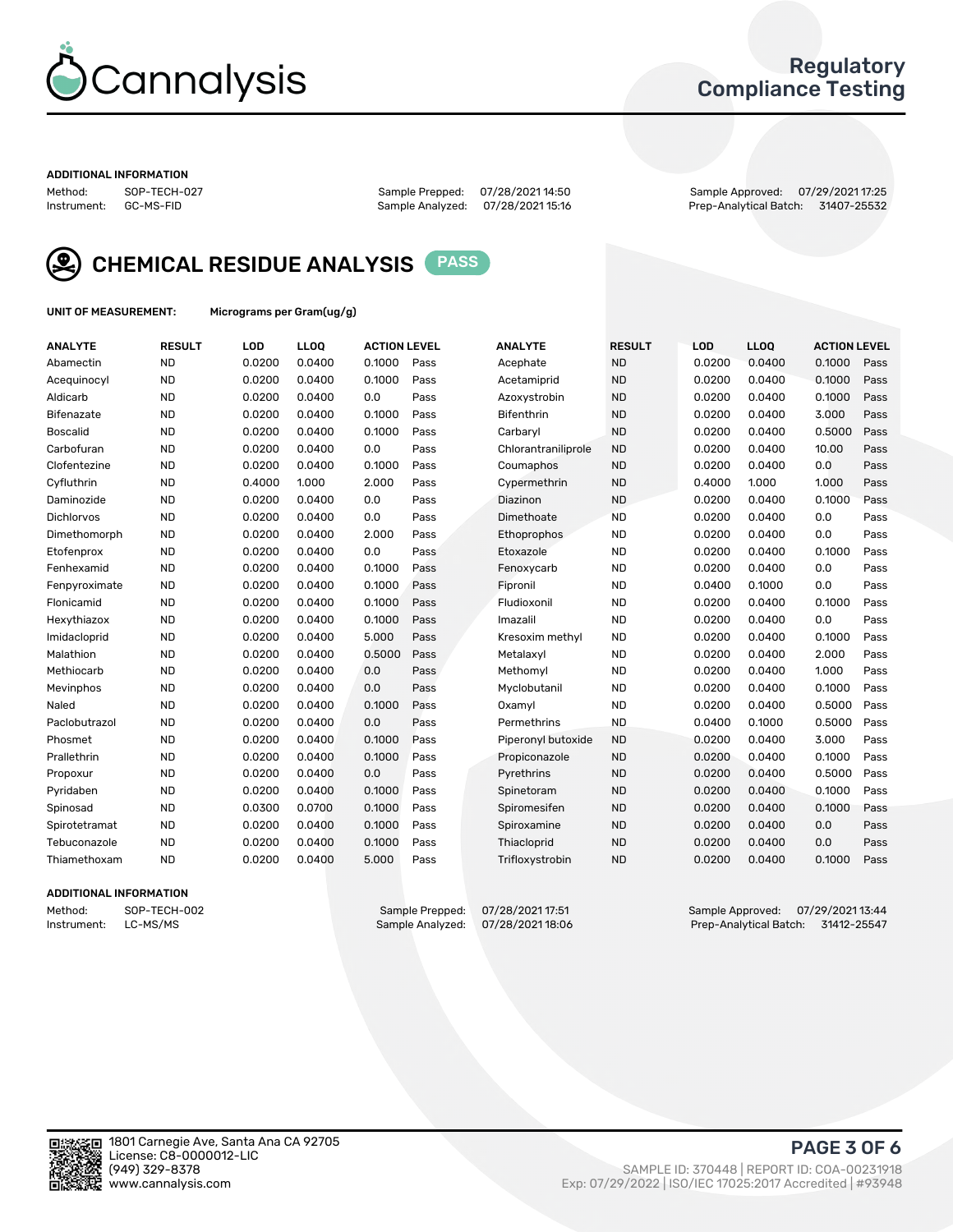

## CHEMICAL RESIDUE GC ANALYSIS PASS

rograms per Gram(ug/g)

| <b>ANALYTE</b>                                   | <b>RESULT</b>            | LOD    | <b>LLOO</b> | <b>ACTION LEVEL</b> |                                     | <b>ANALYTE</b>                      | <b>RESULT</b> | LOD              | <b>LLOO</b>            | <b>ACTION LEVEL</b>             |      |
|--------------------------------------------------|--------------------------|--------|-------------|---------------------|-------------------------------------|-------------------------------------|---------------|------------------|------------------------|---------------------------------|------|
| Captan                                           | <b>ND</b>                | 0.1000 | 0.2000      | 0.7000              | Pass                                | Chlordane                           | <b>ND</b>     | 0.0109           | 0.0136                 | 0.0                             | Pass |
| Methyl parathion                                 | <b>ND</b>                | 0.0400 | 0.1000      | 0.0                 | Pass                                | <b>PCNB</b>                         | <b>ND</b>     | 0.0200           | 0.0400                 | 0.1000                          | Pass |
| Chlorfenapyr                                     | <b>ND</b>                | 0.0800 | 0.1000      | 0.0                 | Pass                                | Chlorpyrifos                        | <b>ND</b>     | 0.0800           | 0.1000                 | 0.0                             | Pass |
| ADDITIONAL INFORMATION<br>Method:<br>Instrument: | SOP-TECH-010<br>GC-MS/MS |        |             |                     | Sample Prepped:<br>Sample Analyzed: | 07/28/2021 17:51<br>07/28/202118:07 |               | Sample Approved: | Prep-Analytical Batch: | 07/29/2021 17:02<br>31413-25548 |      |

## RESIDUAL SOLVENT ANALYSIS PASS

UNIT OF MEASUREMENT: Micrograms per Gram(ug/g)

| <b>ANALYTE</b>    | <b>RESULT</b> | LOD    | <b>LLOO</b> | <b>ACTION LEVEL</b> |      | <b>ANALYTE</b>           | <b>RESULT</b> | LOD    | LLOO  | <b>ACTION LEVEL</b> |      |
|-------------------|---------------|--------|-------------|---------------------|------|--------------------------|---------------|--------|-------|---------------------|------|
| Acetone           | <b>ND</b>     | 50.00  | 100.0       | 5000                | Pass | Acetonitrile             | <b>ND</b>     | 50.00  | 100.0 | 410.0               | Pass |
| Benzene           | <b>ND</b>     | 0.5000 | 1.000       | 1.000               | Pass | <b>Butane</b>            | <b>ND</b>     | 50.00  | 100.0 | 5000                | Pass |
| Chloroform        | <b>ND</b>     | 0.5000 | 1.000       | 1.000               | Pass | Ethanol                  | <b>ND</b>     | 50.00  | 100.0 | 5000                | Pass |
| Ethyl Acetate     | <b>ND</b>     | 50.00  | 100.0       | 5000                | Pass | <b>Ethyl Ether</b>       | <b>ND</b>     | 50.00  | 100.0 | 5000                | Pass |
| Ethylene oxide    | <b>ND</b>     | 0.5000 | 1.000       | 1.000               | Pass | Heptane                  | <b>ND</b>     | 50.00  | 100.0 | 5000                | Pass |
| Hexane            | <b>ND</b>     | 50.00  | 100.0       | 290.0               | Pass | <b>Isopropyl Alcohol</b> | <b>ND</b>     | 50.00  | 100.0 | 5000                | Pass |
| Methanol          | <b>ND</b>     | 50.00  | 100.0       | 3000                | Pass | Methylene chloride       | <b>ND</b>     | 0.5000 | 1.000 | 1.000               | Pass |
| Pentane           | <b>ND</b>     | 50.00  | 100.0       | 5000                | Pass | Propane                  | <b>ND</b>     | 50.00  | 200.0 | 5000                | Pass |
| Toluene           | <b>ND</b>     | 50.00  | 100.0       | 890.0               | Pass | Xvlenes                  | <b>ND</b>     | 50.08  | 100.0 | 2170                | Pass |
| Trichloroethylene | <b>ND</b>     | 0.5000 | 1.000       | 1.000               | Pass | 1.2-Dichloroethane       | <b>ND</b>     | 0.5000 | 1.000 | 1.000               | Pass |

#### ADDITIONAL INFORMATION

Method: SOP-TECH-021 Sample Prepped: 07/28/202117:50 Sample Approved: 07/29/202113:11<br>Instrument: HS-GC-MS/FID Sample Analyzed: 07/28/202118:05 Prep-Analytical Batch: 31420-25546 Prep-Analytical Batch: 31420-25546



UNIT OF MEASUREMENT: Cycle Threshold (Ct)

| <b>ANALYTE</b> | <b>RESULT</b>              | LOD   | <b>LLOO</b> | <b>ACTION LEVEL</b> |                 | <b>ANALYTE</b>   | <b>RESULT</b> | LOD   | <b>LLOO</b>      |                  | <b>ACTION LEVEL</b> |
|----------------|----------------------------|-------|-------------|---------------------|-----------------|------------------|---------------|-------|------------------|------------------|---------------------|
| A.fumigatus    | <b>ND</b>                  | 33.00 | 0.0         | 0.0                 | Pass            | A. flavus        | <b>ND</b>     | 33.00 | 0.0              | 0.0              | Pass                |
| A. niger       | <b>ND</b>                  | 33.00 | 0.0         | 0.0                 | Pass            | A. terreus       | <b>ND</b>     | 33.00 | 0.0              | 0.0              | Pass                |
| <b>STEC</b>    | <b>ND</b>                  | 33.00 | 0.0         | 0.0                 | Pass            | Salmonella spp   | <b>ND</b>     | 33.00 | 0.0              | 0.0              | Pass                |
|                | ADDITIONAL INFORMATION     |       |             |                     |                 |                  |               |       |                  |                  |                     |
| Method:        | SOP-TECH-016, SOP-TECH-022 |       |             |                     | Sample Prepped: | 07/29/2021 07:25 |               |       | Sample Approved: | 07/29/2021 12:58 |                     |

Instrument: qPCR Sample Analyzed: 07/29/2021 07:27 Prep-Analytical Batch: 31418-25556

PAGE 4 OF 6

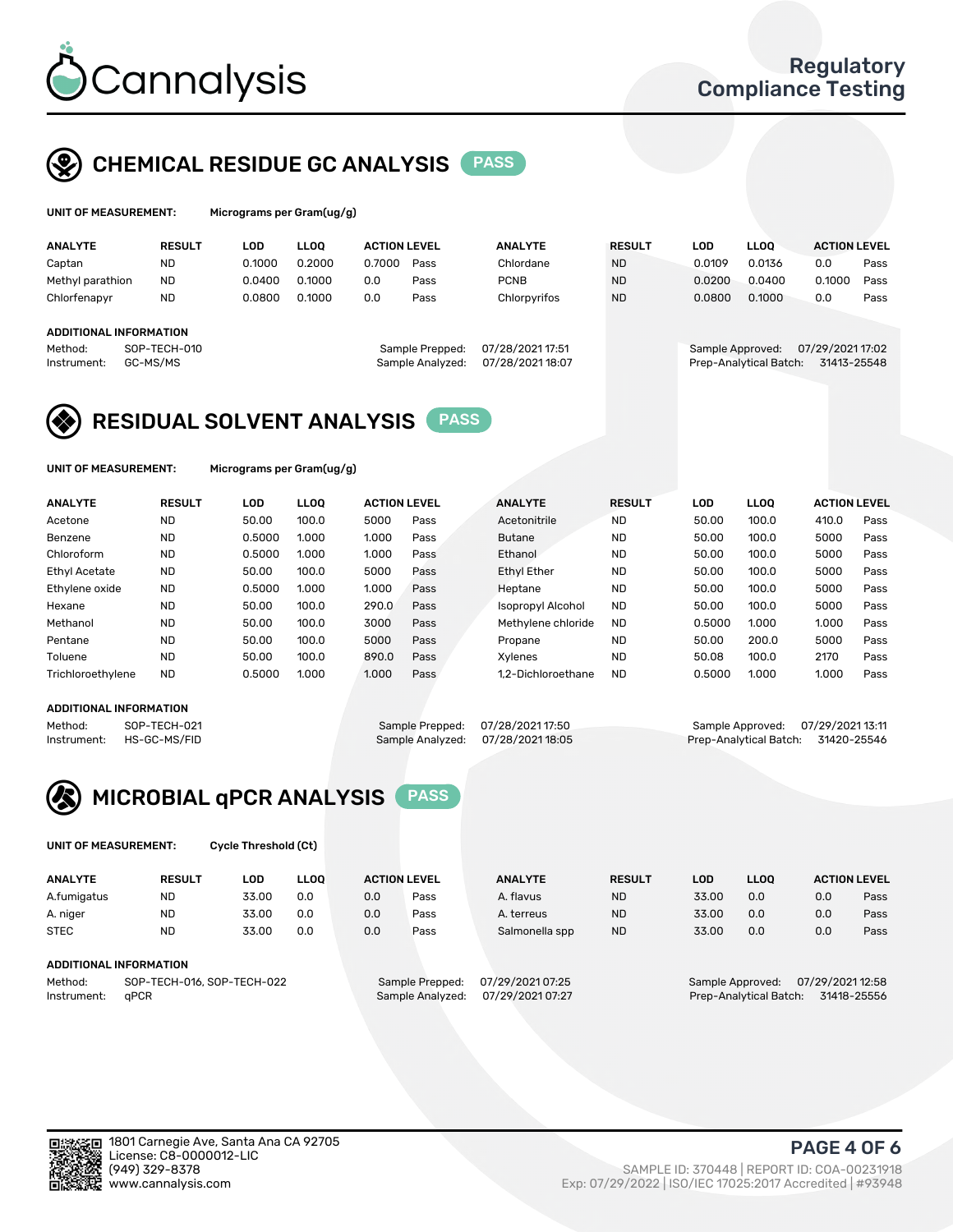



UNIT OF MEASUREMENT: Micrograms per Kilogram(ug/kg)

| UNIT OF MEASUREMENT: |                               | Micrograms per Gram(ug/g) |             |                     |                  |                  |               |                  |                        |                     |      |
|----------------------|-------------------------------|---------------------------|-------------|---------------------|------------------|------------------|---------------|------------------|------------------------|---------------------|------|
| <b>ANALYTE</b>       | <b>RESULT</b>                 | <b>LOD</b>                | <b>LLOO</b> | <b>ACTION LEVEL</b> |                  | <b>ANALYTE</b>   | <b>RESULT</b> | <b>LOD</b>       | LLOO <sup>1</sup>      | <b>ACTION LEVEL</b> |      |
| Arsenic              | <b>ND</b>                     | 0.0120                    | 0.1000      | 0.2000              | Pass             | Cadmium          | <b>ND</b>     | 0.0072           | 0.0500                 | 0.2000              | Pass |
| Lead                 | <b>ND</b>                     | 0.0068                    | 0.0500      | 0.5000              | Pass             | Mercury          | <b>ND</b>     | 0.0060           | 0.0500                 | 0.1000              | Pass |
|                      | <b>ADDITIONAL INFORMATION</b> |                           |             |                     |                  |                  |               |                  |                        |                     |      |
| Method:              | SOP-TECH-013                  |                           |             |                     | Sample Prepped:  | 07/29/2021 09:59 |               | Sample Approved: |                        | 07/29/2021 16:37    |      |
| Instrument:          | ICP-MS                        |                           |             |                     | Sample Analyzed: | 07/29/2021 10:01 |               |                  | Prep-Analytical Batch: | 31421-25559         |      |
|                      |                               |                           |             | <b>PASS</b>         |                  |                  |               |                  |                        |                     |      |
| (美)                  | <b>MYCOTOXINS ANALYSIS</b>    |                           |             |                     |                  |                  |               |                  |                        |                     |      |

| ANALYTE          | <b>RESULT</b> | LOD   | <b>LLOO</b> | <b>ACTION LEVEL</b> |      | <b>ANALYTE</b> | <b>RESULT</b> | LOD   | <b>LLOO</b> | <b>ACTION LEVEL</b> |      |
|------------------|---------------|-------|-------------|---------------------|------|----------------|---------------|-------|-------------|---------------------|------|
| Aflatoxin B1     | <b>ND</b>     | 1.000 | 2.000       | N/A                 |      | Aflatoxin B2   | <b>ND</b>     | 2.000 | 5.000       |                     | N/A  |
| Aflatoxin G1     | <b>ND</b>     | 2.000 | 5.000       | N/A                 |      | Aflatoxin G2   | <b>ND</b>     | 2.000 | 5.000       |                     | N/A  |
| Total Aflatoxins | <b>ND</b>     | 10.00 | 14.00       | 20.00               | Pass | Ochratoxin A   | <b>ND</b>     | 1.000 | 2.000       | 20.00               | Pass |
|                  |               |       |             |                     |      |                |               |       |             |                     |      |

#### ADDITIONAL INFORMATION

Method: SOP-TECH-020 Sample Prepped: 07/28/2021 16:33 Sample Approved: 07/29/2021 18:25 Instrument: LC-MS/MS Sample Analyzed: 07/28/2021 17:21 Prep-Analytical Batch: 31414-25544

# FILTH & FOREIGN MATERIAL ANALYSIS PASS

UNIT OF MEASUREMENT: Filth and Foreign Matter (%, #/3g)

| <b>ANALYTE</b>                                              | <b>RESULT</b> | LOD | <b>LLOO</b> | <b>ACTION LEVEL</b> |                                     | <b>ANALYTE</b>                     | <b>RESULT</b>                                                              | LOD | <b>LLOO</b> | <b>ACTION LEVEL</b> |      |
|-------------------------------------------------------------|---------------|-----|-------------|---------------------|-------------------------------------|------------------------------------|----------------------------------------------------------------------------|-----|-------------|---------------------|------|
| IF RH ME                                                    | <b>ND</b>     | 0.0 | 0.0         | 1.000               | Pass                                | <b>IFM</b>                         | <b>ND</b>                                                                  | 0.0 | 0.0         | 25.00               | Pass |
| Mold                                                        | <b>ND</b>     | 0.0 | 0.0         | 25.00               | Pass                                | <b>SSCD</b>                        | <b>ND</b>                                                                  | 0.0 | 0.0         | 25.00               | Pass |
| ADDITIONAL INFORMATION                                      |               |     |             |                     |                                     |                                    |                                                                            |     |             |                     |      |
| Method:<br>SOP-TECH-009<br>Instrument:<br>Visual Inspection |               |     |             |                     | Sample Prepped:<br>Sample Analyzed: | 07/28/202113:26<br>07/28/202113:26 | 07/28/2021 13:33<br>Sample Approved:<br>Prep-Analytical Batch: 31402-25523 |     |             |                     |      |



PAGE 5 OF 6